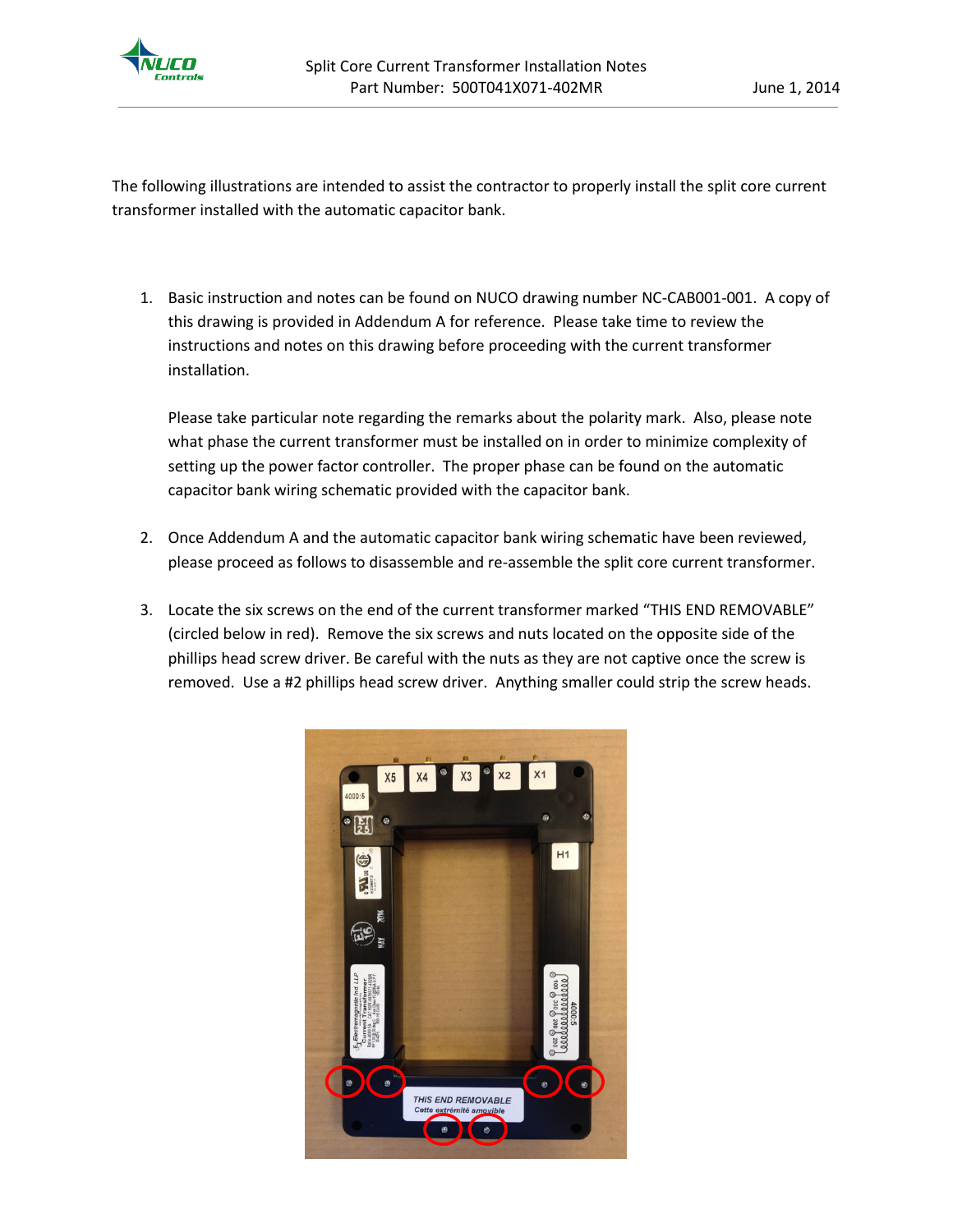

4. After the six screws and nuts have been removed, remove the plastic cap with the label "THIS END REMOVABLE" as shown below and circled in red.



5. Remove the two slotted screws holding the laminates together and circled in red below.

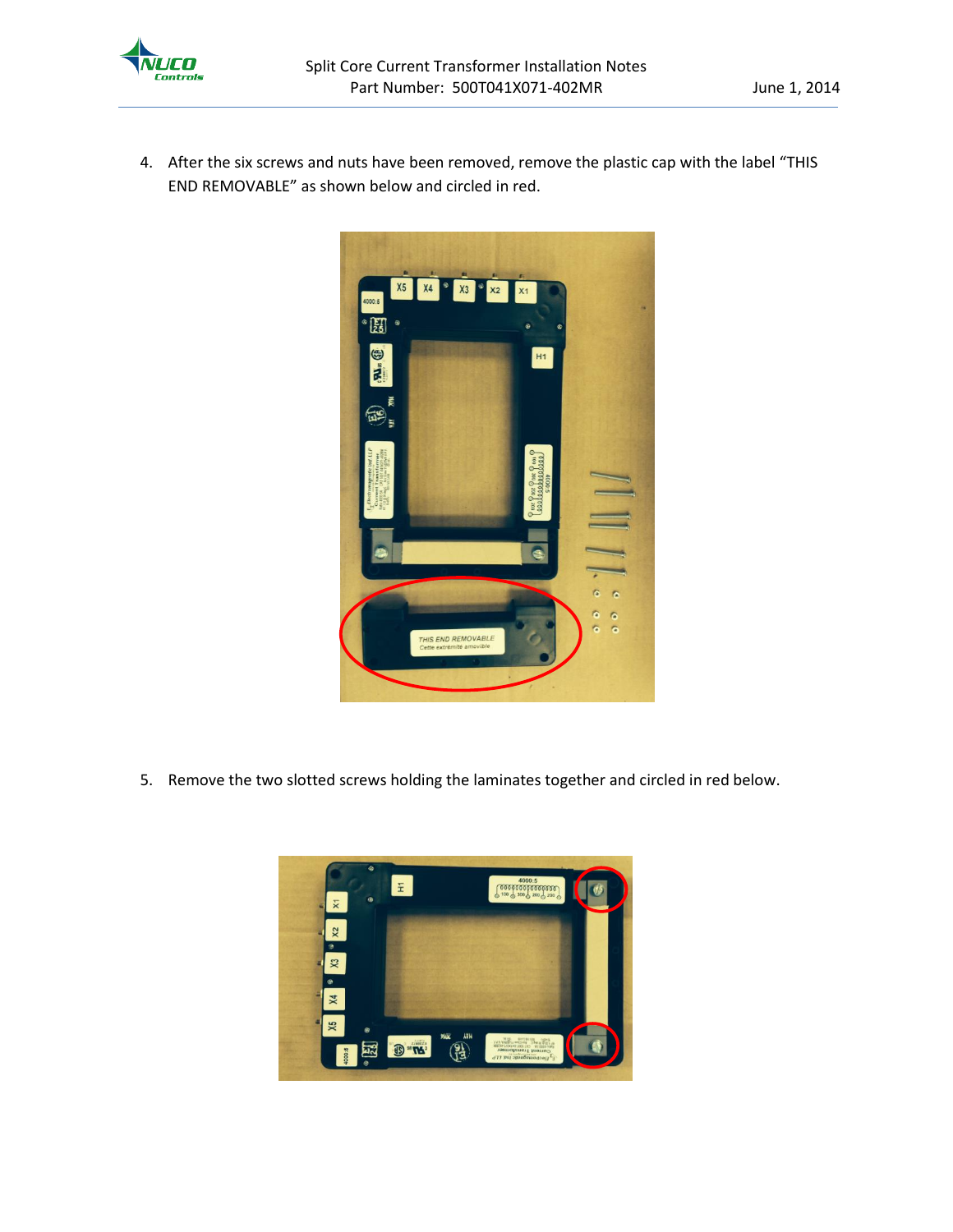

6. Slide the laminate at the end off the main current transformer core as shown below. This also allows the bottom half of the end cover to be removed. The end laminate and bottom half of the cover are shown removed below and circled in red.



- 7. The current transformer can now be slid over with existing bus or existing cables. NOTE: be sure the polarity is correct and be sure the current transformer is located on the correct phase. Refer to Addendum A and the automatic capacitor bank wiring diagram.
- 8. Re-assemble the current transformer in reverse order. Mate the removed lamination to the main current transformer lamination by lining up the slots as shown between the two pieces.

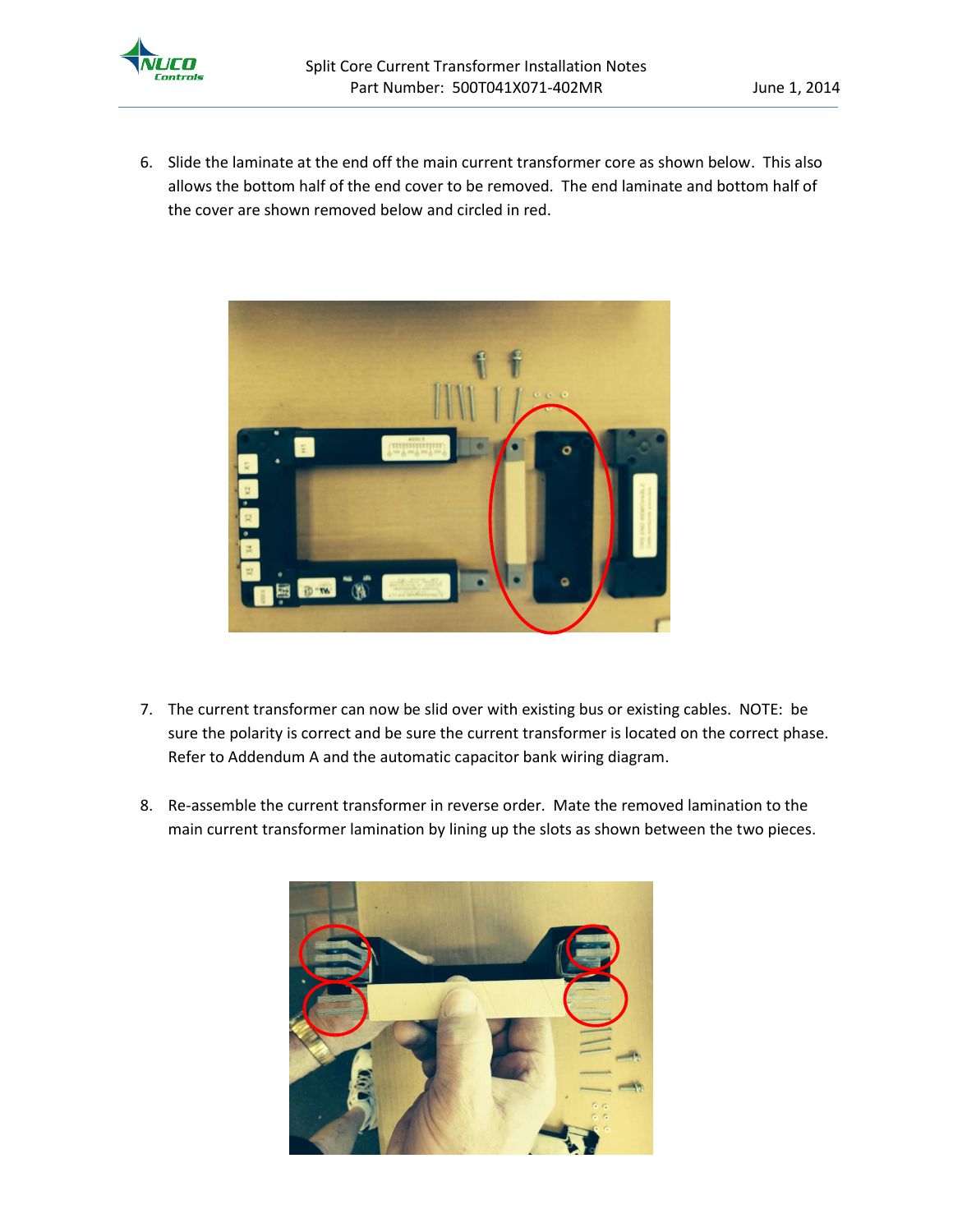

The photo below shows the loose laminate mated with the main current transformer laminate mated together properly.



Add the bottom half cover and secure the laminate to the bottom half cover using the two slotted screws. Add the top half cover and resecure with the six #2 phillips screws and nuts.

When re-assembling the top half cover, the label "THIS END REMOVABLE" will be on the same side as all other labels on the main current transformer core housing (see photo below).